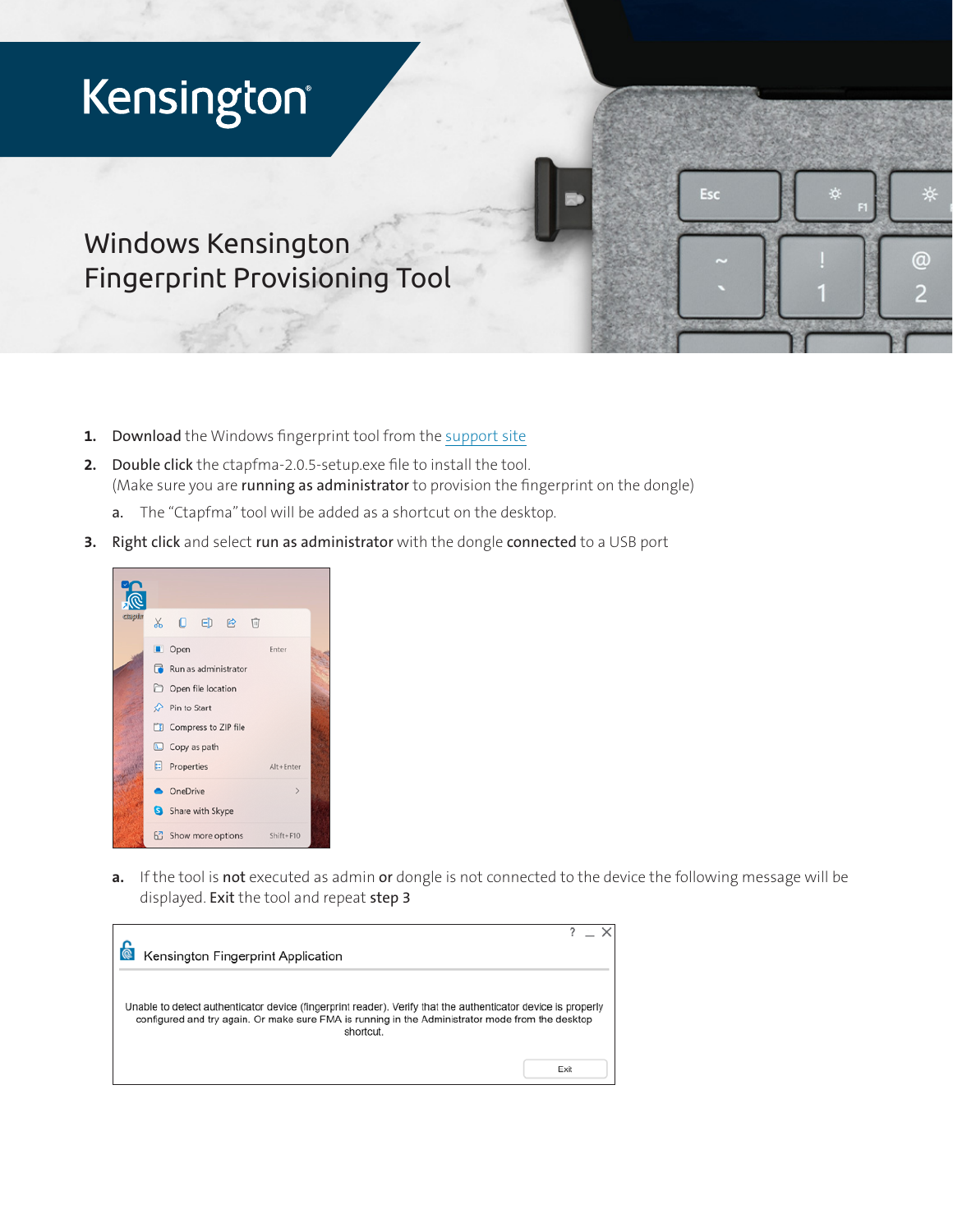4. After running the tool as administrator, it will ask you to create a PIN only if you haven't created one for sign in options. If you have, continue to step 5

|                                    |                                                                                | ?    |
|------------------------------------|--------------------------------------------------------------------------------|------|
| Kensington Fingerprint Application |                                                                                |      |
| New PIN<br>Confirm PIN             | There is no PIN code set for your authenticator device. Please set a PIN code. |      |
|                                    | Set                                                                            |      |
|                                    |                                                                                |      |
|                                    |                                                                                | Exit |

5. Enter your PIN to begin registering your fingerprints on the VeriMark dongle.

| Kensington Fingerprint Application                                                                 |      |  |  |
|----------------------------------------------------------------------------------------------------|------|--|--|
| To begin registering your fingerprints, type your authenticator device PIN code.<br>Enter your PIN |      |  |  |
| Change PIN<br>Reset                                                                                | Exit |  |  |

6. You can also reset the dongle

| Kensington Fingerprint Application                                                                                                                                                                                                                                                             |      |
|------------------------------------------------------------------------------------------------------------------------------------------------------------------------------------------------------------------------------------------------------------------------------------------------|------|
| To begin registering your fingerprints, type your authenticator device PIN code.                                                                                                                                                                                                               |      |
| Enter your PIN                                                                                                                                                                                                                                                                                 |      |
| Kensington Fingerprint Application<br>The authenticator device will be reset to factory settings. Do you want to continue? If yes, please follow the<br>steps: (1)unplug the device, (2)plugin the device again, then(3)press "yes" button within 10 seconds after<br>plugin.<br>Cancel<br>Yes |      |
| Change PIN<br>Reset                                                                                                                                                                                                                                                                            | Exit |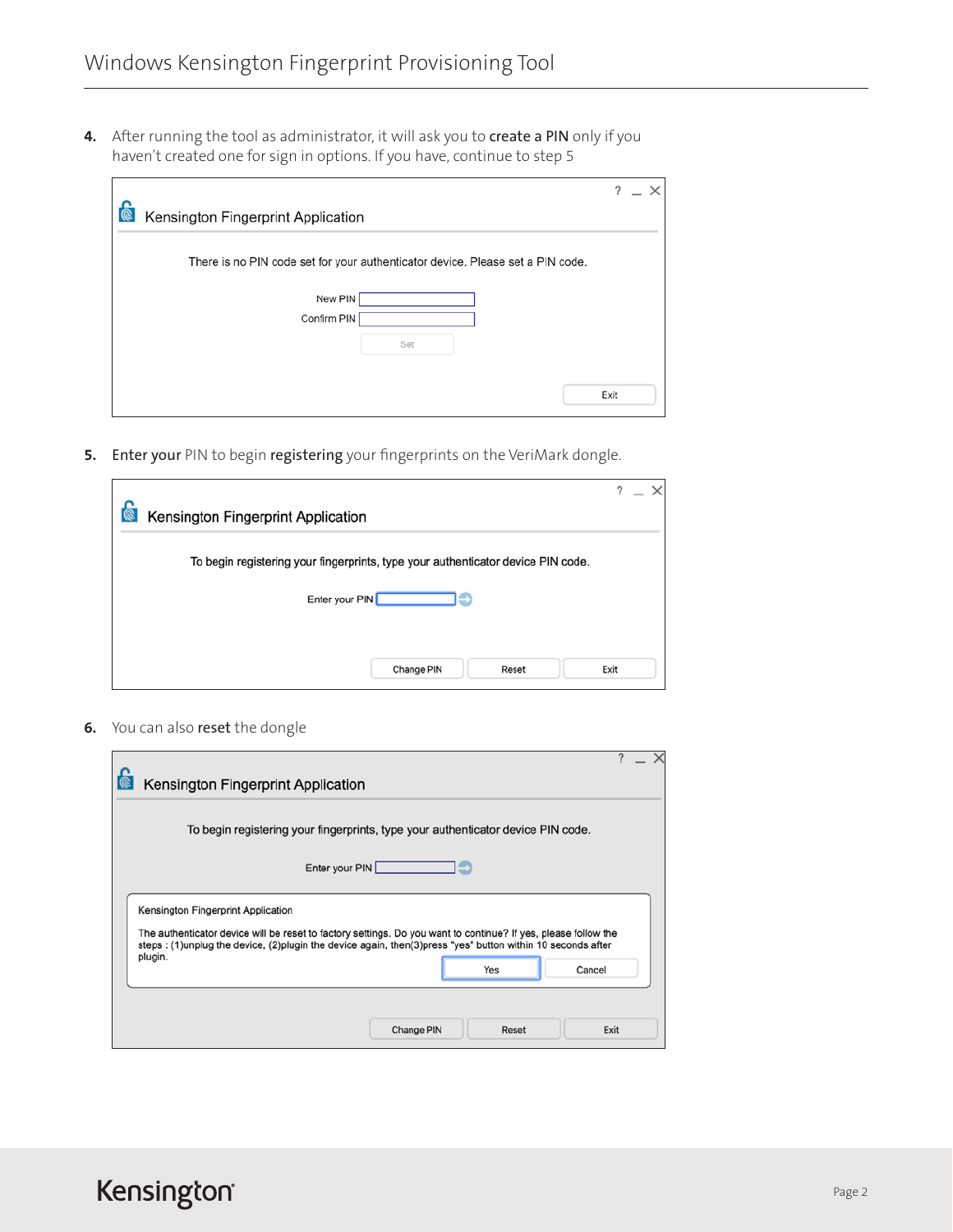7. Or change your previously saved PIN

| Kensington Fingerprint Application           | ?              |
|----------------------------------------------|----------------|
|                                              |                |
| <b>Current PIN</b><br>New PIN<br>Confirm PIN |                |
|                                              | Change<br>Back |

8. Click on the blue arrow next to the PIN to begin fingerprint registration process

| Kensington Fingerprint Application                                               |  |
|----------------------------------------------------------------------------------|--|
| To begin registering your fingerprints, type your authenticator device PIN code. |  |
| Enter your PIN<br>ы                                                              |  |

9. Select the fingerprint you want to enroll and Tap the sensor area multiple times until the fingerprint enrollment is completed. Follow screen instructions

| Kensington Fingerprint Application             |                       |
|------------------------------------------------|-----------------------|
| Touch your finger on the authenticator device. | Currently registering |
|                                                |                       |
|                                                | Cancel                |